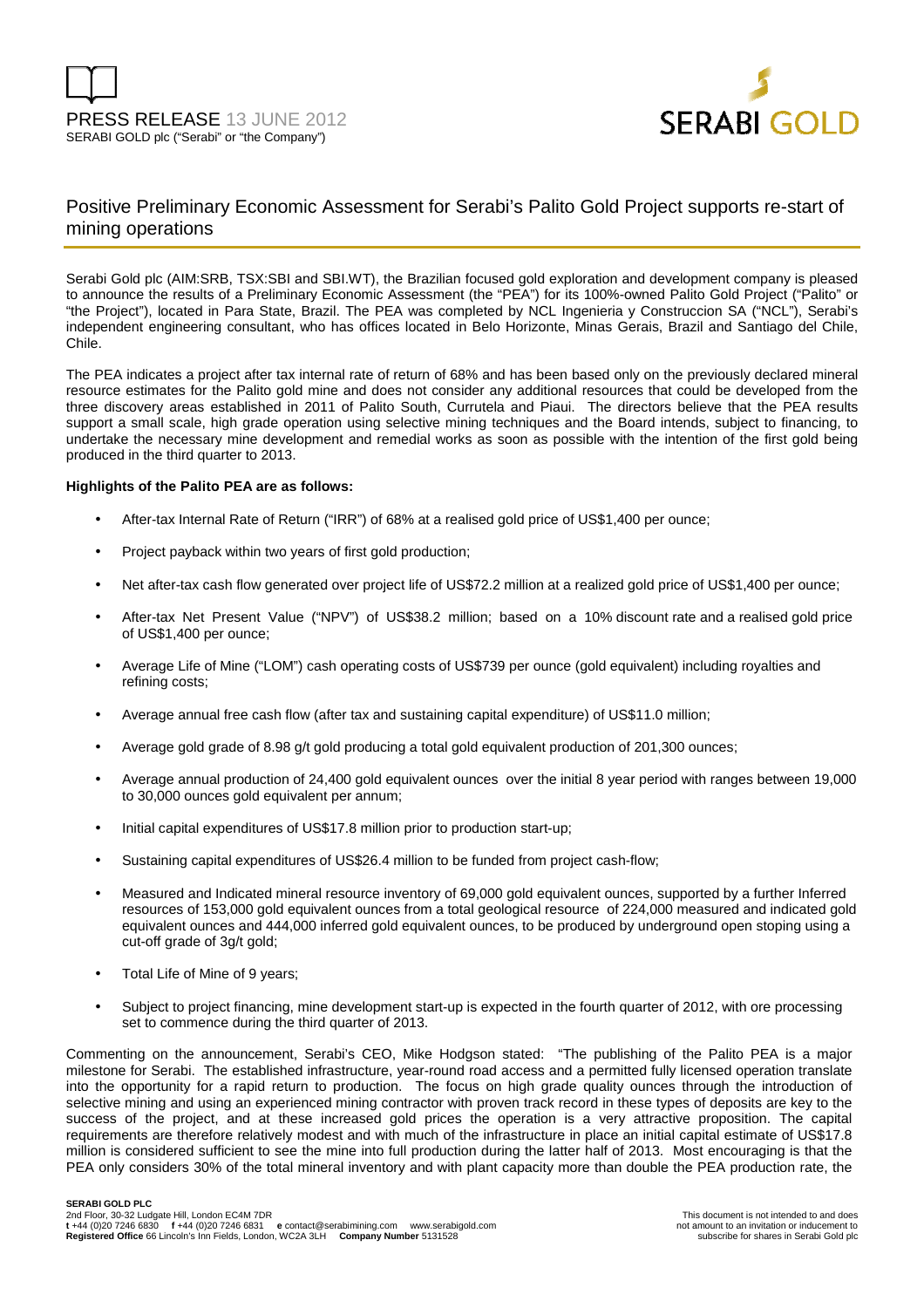



opportunity to expand production in time from satellite deposits is clear to see. The PEA excludes the recent mine-site discoveries we have made at Palito, most notably the strike extension to the south of Palito which, subject to funding, we will be advancing in the coming months.

The project is a return to the initial and successful period of operation for Palito which was undertaken during 2005 and 2006 prior to switching to bulk mining as a means to increase gold production. During these two years the company averaged mining rates of 250 tpd delivering ore to the plant at an average gold grade of 9.35 g/t, very similar to what is envisaged under the PEA.

We are exploring a variety of funding options and are in active discussions with a number of sources to secure financing for the project as soon as possible."

The project consists of the Palito gold deposit, a past producer. The project development will begin with the de-watering of part of the existing mine, followed by development of the Palito Main Zone and Palito West sectors. Mine deepening will then follow with subsequent mine development generating an ore stockpile. During the twelve months commencing with the start of the mine de-watering, the existing plant will be refurbished where required, with the main areas of work being renovation of the flotation plant and expansion of the Cyanide in Pulp plant ("CIP").

#### **Table 1 Palito Gold Project - Base Case Metrics**

|                                              | <b>Unit</b>      | Amount         |
|----------------------------------------------|------------------|----------------|
| <b>Gold Price</b>                            | US\$/oz          | \$1,400        |
| Cut-off grade                                | g/t of gold      | 3.00           |
| Run of Mine (ROM) Material to process        | Tonnes           | 740,000        |
| Gold Production start up                     | Year             | Q3 2013        |
| Mining Method                                |                  | Open Stoping   |
| Throughput                                   | Tonnes per annum | 90,000         |
| Gold recovery                                | ℅                | 90.7%          |
| Copper recovery                              | $\%$             | 90.0%          |
| Total gold production (after refining)       | Ounces (AuEq)    | 201,300        |
| Mine Life                                    | Years            | 9              |
| <b>Initial Capital Expenditures</b>          | US\$M            | \$17.8         |
| Sustaining capital expenditures              | US\$M            | \$26.4         |
| Mine closure costs                           | US\$M            | \$2.0          |
| Cash Operating Costs (inc. Royalty + TC/RCs) | US\$/oz          | US\$738.5      |
| Total Cash Costs (inc. Sustaining capex)     | US\$/oz          | <b>US\$958</b> |
| Exchange Rate                                | RS: USS          | 2.00           |
| Royalties (CFEM&MSE)                         | $\%$             | 1.25%          |
| <b>Effective Tax Rate</b>                    | $\%$             | 24.1%          |

#### **Financial Analysis**

The cash flow model that has been generated by NCL is based on the mine production and processing schedule, associated gold grades, metallurgical recoveries and capital and operating costs summarised in Table 1 above. The economic analysis assumes delivery of a copper concentrate to an appropriate refinery located outside of Brazil which accounts for approximately 78% by volume of the estimated gold production with the balance being delivered in the form of gold doré to gold traders and refiners located in Brazil. NCL has assumed that overall treatment and refining and insurance charges will account for 9.5% of the value of the concentrate delivered to the refinery whilst a 3% fee has been assumed for the costs of refining gold doré.

The base case economic analysis assumes a gold price of US\$1,400 per ounces and a copper price of US\$3.00 per pound.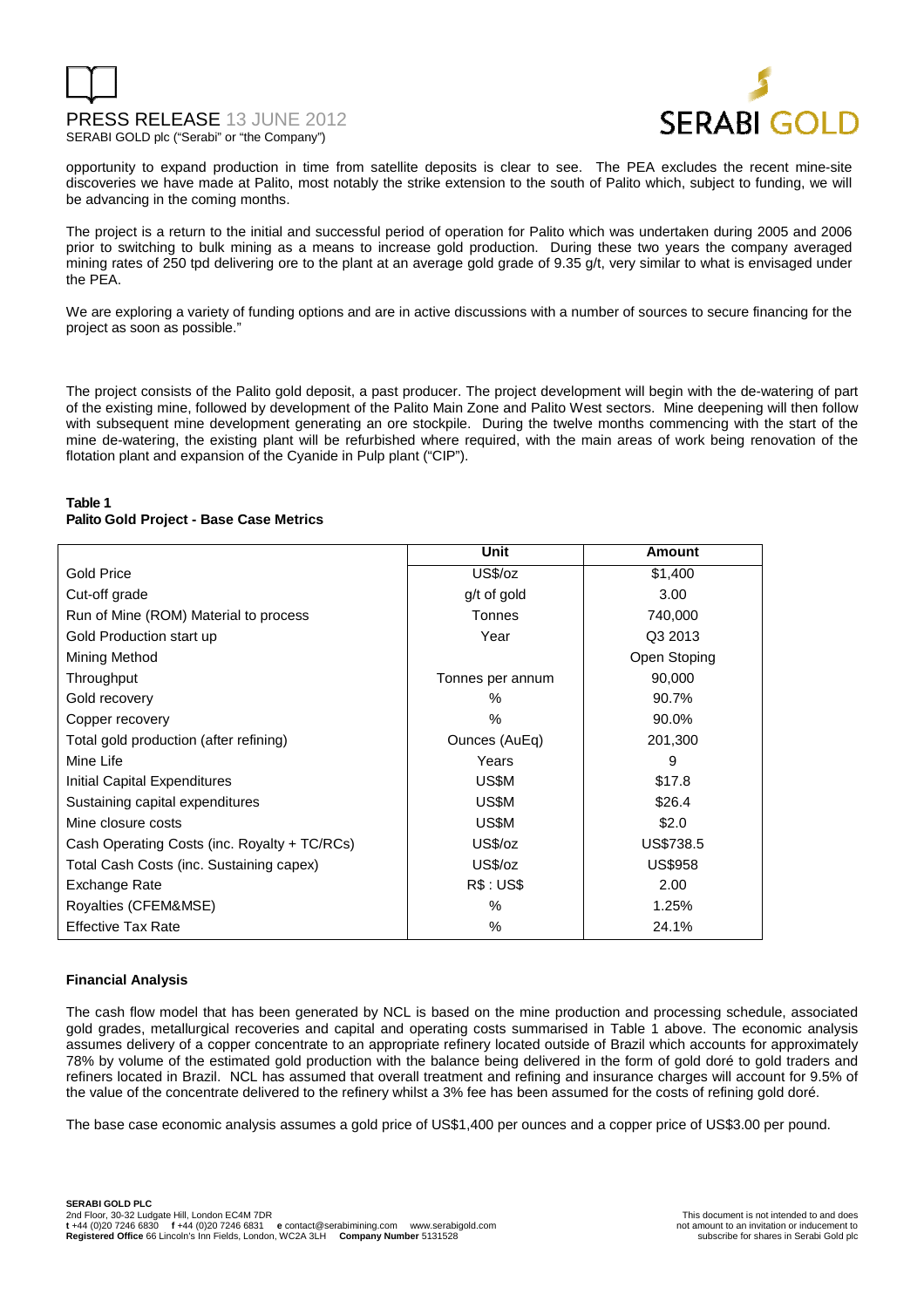

The average gross gold revenue per year is US\$32.9 million for the first 8 years of production with copper credits representing additional average annual revenues of US\$1.3 million over the same period. The average annual free cash flow after accounting for taxes and sustaining capital expenditure is estimated to be about US\$11.0 million.

Table 2 below summarises the sensitivity of the Project's Net Present Value ("NPV") to variations in gold price, and capital and operating costs.

#### **Table 2 Project net present value**

|        |                      |                     |                |                              |         |                     | <b>NPV</b> | <b>NPV</b> |           |
|--------|----------------------|---------------------|----------------|------------------------------|---------|---------------------|------------|------------|-----------|
|        |                      |                     |                |                              |         |                     | (post tax) | (post tax) | IRR (post |
|        |                      | <b>Metal Prices</b> |                | <b>Operating Expenditure</b> |         | Capital Expenditure | (10%)      | (5%)       | tax)      |
|        | USD/oz               | USD/lb              | USD /<br>tonne | USD / oz                     | Initial | Sustaining          |            |            |           |
|        | (gold)               | (copper)            | <b>ROM</b>     | (AuEq)                       | USD(m)  | USD(m)              | USD(m)     | USD(m)     |           |
|        | 1,600                | 3.50                | 149.4          | 756.8                        | 17.8    | 26.4                | 56.8       | 75.6       | 94%       |
|        | 1,400                | 3.00                | 149.4          | 738.5                        | 17.8    | 26.4                | 38.2       | 52.0       | 68%       |
|        | 1,200                | 2.50                | 149.4          | 720.3                        | 17.8    | 26.4                | 19.6       | 28.4       | 42%       |
|        |                      |                     |                |                              |         |                     |            |            |           |
|        | Sensitivity to Opex  |                     |                |                              |         |                     |            |            |           |
| $+20%$ | 1,600                | 3.50                | 179.3          | 866.6                        | 17.8    | 26.4                | 45.4       | 61.3       | 79%       |
| $+20%$ | 1,400                | 3.00                | 179.3          | 848.3                        | 17.8    | 26.4                | 26.9       | 37.7       | 52%       |
| $+20%$ | 1,200                | 2.50                | 179.3          | 830.3                        | 17.8    | 26.4                | 8.0        | 13.6       | 24%       |
| $-20%$ | 1,600                | 3.50                | 119.5          | 647.1                        | 17.8    | 26.4                | 68.1       | 90.0       | 109%      |
| $-20%$ | 1,400                | 3.00                | 119.5          | 628.7                        | 17.8    | 26.4                | 49.5       | 66.4       | 84%       |
| $-20%$ | 1,200                | 2.50                | 119.5          | 610.4                        | 17.8    | 26.4                | 31.0       | 42.8       | 58%       |
|        |                      |                     |                |                              |         |                     |            |            |           |
|        | Sensitivity to Capex |                     |                |                              |         |                     |            |            |           |
| $+20%$ | 1,600                | 3.50                | 149.4          | 756.8                        | 21.3    | 31.7                | 51.1       | 69.1       | 74%       |
| $+20%$ | 1,400                | 3.00                | 149.4          | 738.5                        | 21.3    | 31.7                | 32.5       | 45.5       | 52%       |
| $+20%$ | 1,200                | 2.50                | 149.4          | 720.3                        | 21.3    | 31.7                | 13.9       | 21.8       | 29%       |
| $-20%$ | 1,600                | 3.50                | 149.4          | 756.8                        | 14.2    | 21.1                | 62.5       | 82.2       | 123%      |
| $-20%$ | 1,400                | 3.00                | 149.4          | 738.5                        | 14.2    | 21.1                | 43.9       | 58.6       | 92%       |
| $-20%$ | 1,200                | 2.50                | 149.4          | 720.3                        | 14.2    | 21.1                | 25.3       | 35.0       | 59%       |

#### **Palito Mineral Resource**

The following table sets out the Company's Canadian Securities Administrators National Instrument 43-101 ("NI 43-101") compliant measured and indicated mineral resources of 224,000 ounces (gold equivalent) and inferred mineral resources of 444,000 ounces (gold equivalent) estimated as at March 2008 after which time circa 22,500 ounces (gold equivalent) were produced from a combination of underground ore which was produced largely from outside the mineral resource limits and near surface oxide ore which did not form part of the resource calculation.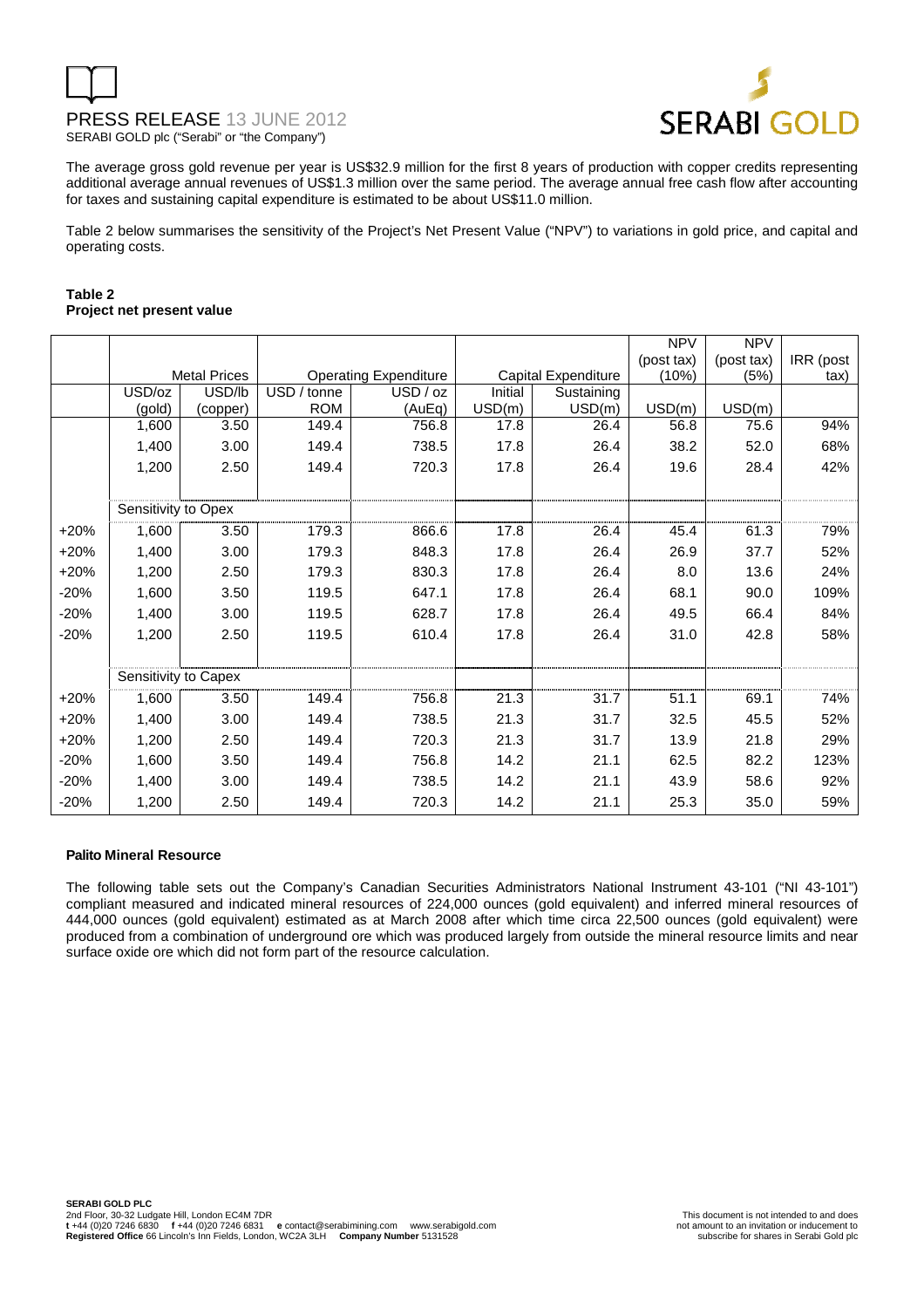

#### **Table 3 Palito Mine declared mineral resources**

|                                           | Tonnage   | Gold<br>(g/t Au) | Copper<br>(% Cu) | Contained<br>Gold<br>(Ounces) | <b>Contained</b><br>Gold<br><b>Equivalent</b><br>(Ounces) |
|-------------------------------------------|-----------|------------------|------------------|-------------------------------|-----------------------------------------------------------|
| Measured<br>Resources                     | 97.448    | 9.51             | 0.26             | 29,793                        | 32.045                                                    |
| Indicated Resources                       | 753,745   | 7.29             | 0.23             | 176,673                       | 192,228                                                   |
| Total Measured and<br>Indicated Resources | 851.193   | 7.54             | 0.23             | 206.466                       | 224,272                                                   |
| <b>Inferred Resources</b>                 | 2,087,741 | 5.85             | 0.27             | 392,817                       | 443,956                                                   |

(1) Mineral resources are reported at a cut-off grade of 1.0 g/t.

(2) Equivalent gold is calculated using an average long-term gold price of US\$700 per ounce, a long-term copper price of US\$2.75 per pound, average metallurgical recovery of 90.3% for gold and 93.9% for copper.

(3) The Mineral Resources as set out in the above table have been estimated by Rodrigo Melo who is a competent person under NI 43-101.

(4) The Palito Mine is wholly owned by Serabi Mineraçăo SA, an indirectly held, wholly owned subsidiary of the Company. The gross mineral resources detailed above are therefore also the net mineral resources attributable to the Company. Serabi Mineraçăo SA is the operator of the Palito Mine.

(5) Numbers may not add up due to rounding.

#### **Mineral Resources considered in the PEA**

The PEA is largely based on two previous technical reports produced by NCL and dated September, 2008 and December, 2010.

The mineral resources reported in this PEA are CIM compliant and continue to restate the mineral resource as stated as of March, 2008. A mine schedule is presented to support the assumption that the mineral resources reported have reasonable prospects of economic extraction. As the mineral resources are hosted in near vertical two dimensional tabular ore-bodies, the blocks considered for mining have been designed by increasing the ore-body width to a minimum mining width of 1.2m assuming that any additional material has zero grade. The ore-bodies have been divided into 30 x 30m panels, leaving six metre crown and rib pillars between blocks. Blocks that exceed a gold cut-off grade of 3.00 g/t are considered to meet all production and development costs and included for production purposes in generating the PEA. Blocks that do not exceed 3.00g/t have been excluded. The most accessible areas have been considered early in the schedule, with production limited at 250tpd or 90,000tpa, and a significant proportion of the mineral resource has not been considered in the economic analysis.

The following tables are provided to illustrate the utilisation of the NI 43-101 compliant mineral resources within the mine plan assumed in the PEA and used to derive the average mined grade. Of the total ore to be delivered to the plant 207,581 tonnes (28%) will be derived from the total Measured and Indicated Resources of 851,193 tonnes and 373,670 tonnes (51%) from total Inferred Resources of 2,087,741 tonnes with the remaining 158,551 tonnes (21%) representing material with an assumed zero grade which it is estimated will be extracted to achieve the planned minimum mining widths.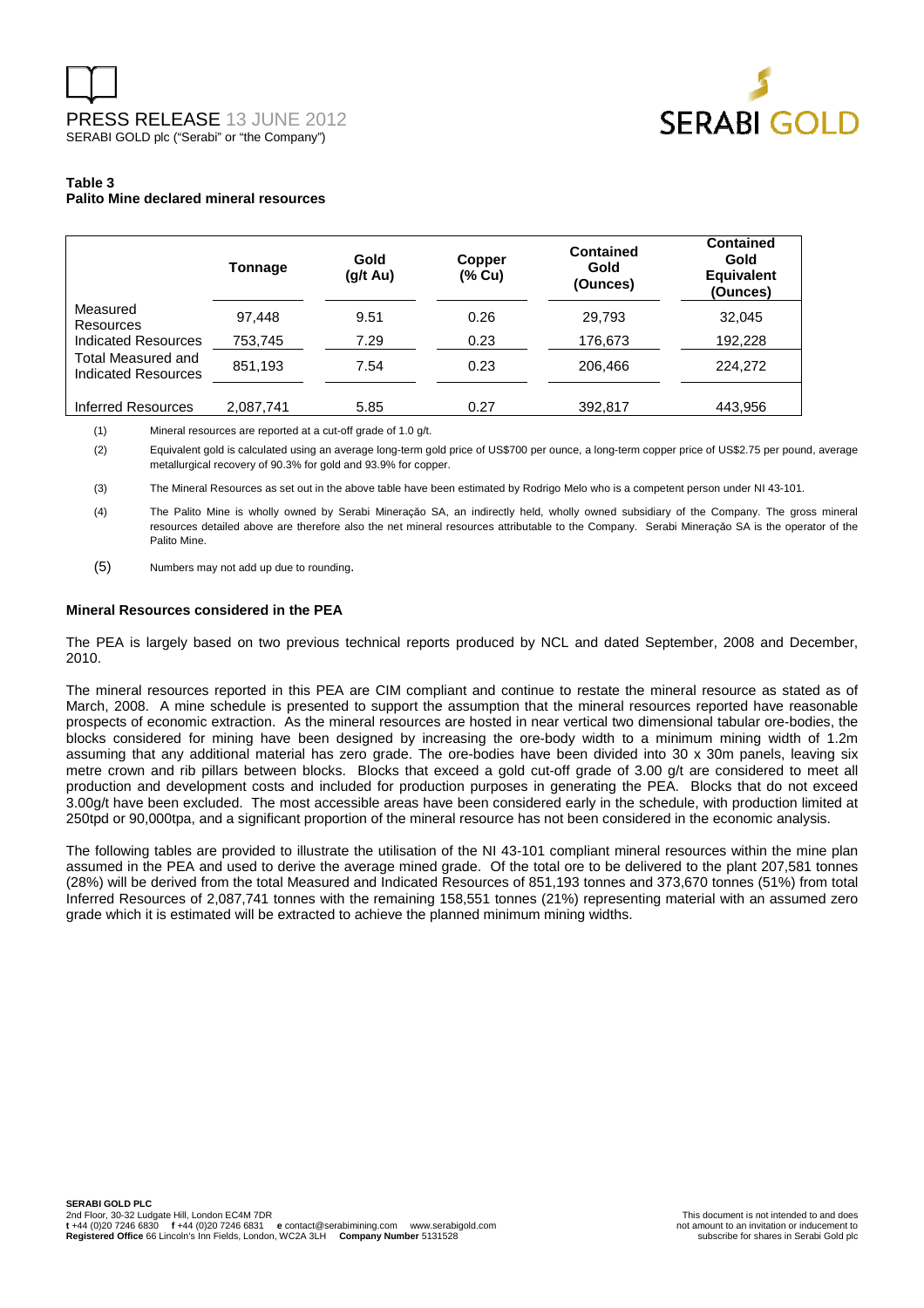



#### **Table 4**

**Reconciliation of mineral inventory with the PEA mine plan** 

|                                        | <b>Geological Inventory in PEA Mining Inventory</b> |        |                        |                                                         |                                                             |  |  |  |  |
|----------------------------------------|-----------------------------------------------------|--------|------------------------|---------------------------------------------------------|-------------------------------------------------------------|--|--|--|--|
| Category                               | <b>Tonnes</b>                                       | Au g/t | Cu %                   | <b>Contained Gold</b><br><b>Ounces</b>                  | <b>Contained Gold</b><br><b>Equivalent</b><br><b>Ounces</b> |  |  |  |  |
| Measured                               | 2,258                                               | 5.42   | 0.21                   | 393                                                     | 416                                                         |  |  |  |  |
| Indicated                              | 205,323                                             | 9.94   | 0.28                   | 65,618                                                  | 68,379                                                      |  |  |  |  |
| <b>Total Measured</b><br>and Indicated | 207,581                                             | 9.89   | 0.28                   | 66,011                                                  | 68,795                                                      |  |  |  |  |
| Inferred<br>Dilution                   | 373,670<br>158,551                                  | 12.28  | 0.32<br>$\blacksquare$ | 147,570                                                 | 153,375<br>$\overline{\phantom{a}}$                         |  |  |  |  |
|                                        |                                                     |        |                        |                                                         |                                                             |  |  |  |  |
|                                        |                                                     |        |                        | Geological Inventory in PEA Mining Inventory in Pillars |                                                             |  |  |  |  |
| Category                               | <b>Tonnes</b>                                       | Au g/t | Cu %                   | <b>Contained Gold</b><br><b>Ounces</b>                  | <b>Contained Gold</b><br><b>Equivalent</b><br><b>Ounces</b> |  |  |  |  |
| Measured                               |                                                     |        |                        |                                                         |                                                             |  |  |  |  |
| Indicated                              | 73,057                                              | 8.03   | 0.27                   | 18,864                                                  | 19,817                                                      |  |  |  |  |
| <b>Total Measured</b><br>and Indicated | 73,057                                              | 8.03   | 0.27                   | 18,864                                                  | 19,817                                                      |  |  |  |  |
| Inferred                               | 264.528                                             | 9.98   | 0.25                   | 84,869                                                  | 88,104                                                      |  |  |  |  |

**Geological Inventory not scheduled in PEA (low grade/isolated areas/remnants)** 

| Category                               | <b>Tonnes</b> | Au g/t | Cu <sub>%</sub> | <b>Contained Gold</b><br><b>Ounces</b> | <b>Contained Gold</b><br><b>Equivalent</b><br><b>Ounces</b> |
|----------------------------------------|---------------|--------|-----------------|----------------------------------------|-------------------------------------------------------------|
| Measured                               | 95,190        | 9.61   | 0.26            | 29,399                                 | 30,587                                                      |
|                                        |               |        |                 |                                        |                                                             |
| Indicated                              | 475,365       | 6.03   | 0.20            | 92,186                                 | 96,836                                                      |
| <b>Total Measured</b><br>and Indicated | 570.556       | 6.63   | O 21            | 121,585                                | 127.423                                                     |
|                                        |               |        |                 |                                        |                                                             |
| Inferred                               | 1,449,543     | 3.44   | 0.26            | 160,365                                | 178,842                                                     |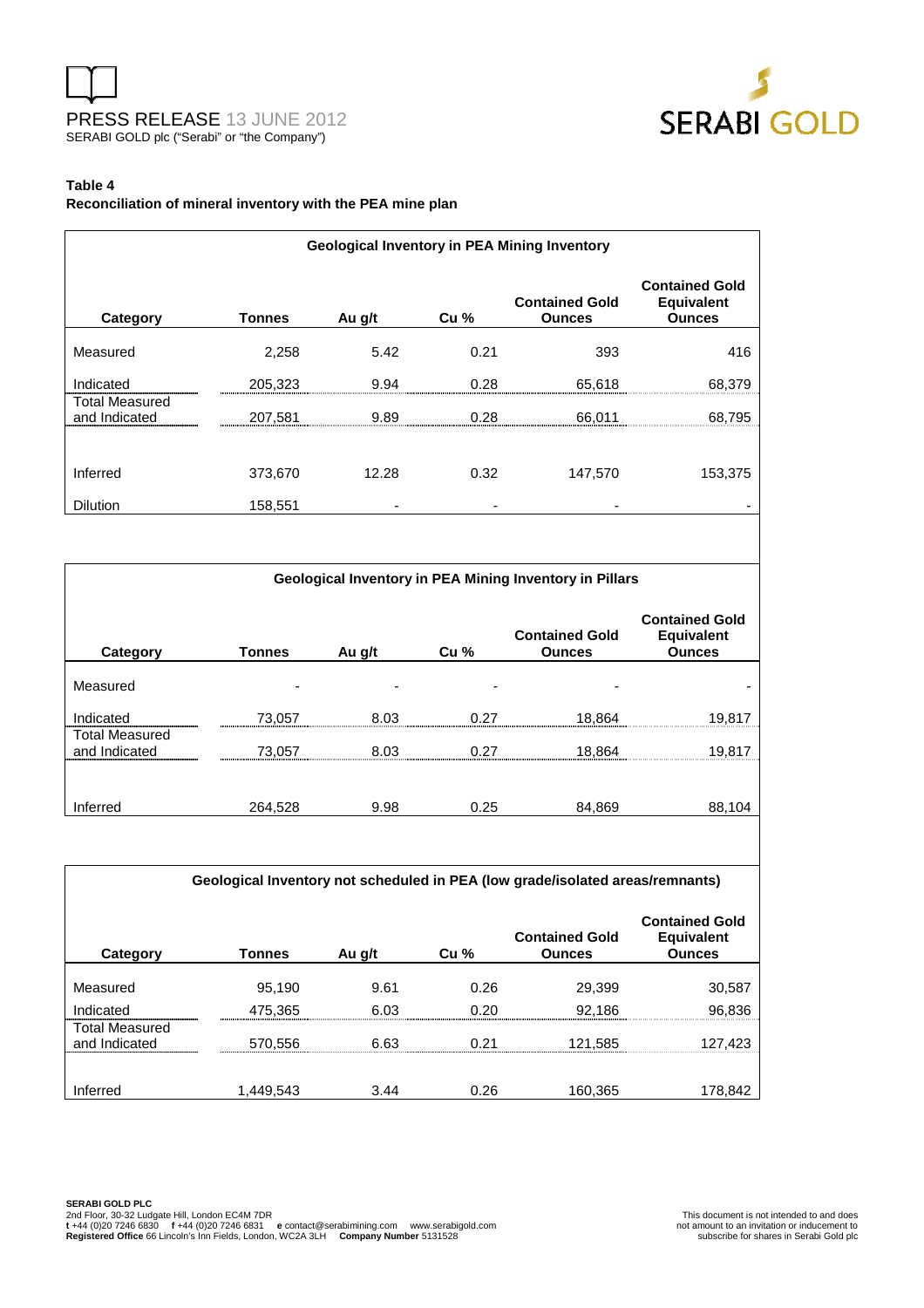### PRESS RELEASE 13 JUNE 2012

SERABI GOLD plc ("Serabi" or "the Company")



- (1) Geological inventory is reported at a cut-off grade of 1.0 g/t.
- (2) Equivalent gold is calculated using an average long-term gold price of US\$1600 per ounce, a long-term copper price of US\$3.38 per pound, average metallurgical recovery of 90.3% for gold and 93.9% for copper.
- (3) The geological inventory as set out in the above tables has been derived from the NI 43-101 compliant Mineral Resources estimated by Rodrigo Melo who is a competent person under NI 43-101.
- (4) The Palito Mine is wholly owned by Serabi Mineraçăo SA, an indirectly held, wholly owned subsidiary of the Company. The gross geological inventory detailed above is therefore also the net geological inventory attributable to the Company. Serabi Mineraçăo SA is the operator of the Palito Mine.
- (5) Numbers may not add up due to rounding.
- (6) The provisions of NI 43-101 require that Inferred Resources may not be aggregated with other categories of mineral resources. Accordingly it is not permitted to provide in these tables the overall total tonnage or weighted average grade for ore comprising each of the Mining Inventory, the Mining Inventory in Pillars and material Not Scheduled in the PEA.

NCL believes that the resource estimates shown in the table above meets the CIM standards for a resource estimate based on CIM Standards of Mineral Resources and Reserves Definitions and Guidelines adopted by the CIM council December 13, 2005.

NCL notes that this technical report is a preliminary economic assessment partially utilising inferred mineral resources. Inferred mineral resources are considered too speculative geologically to have the economic considerations applied to them that would enable them to be categorized as mineral reserves and there is no certainty that the preliminary economic assessment will be realized. Mineral resources that are not mineral reserves do not have demonstrated economic viability.

#### **Mine Schedule and Production**

The Palito gold project will employ a combination of contract and owner-operated underground mining. The selective open stoping will be undertaken by a mining contractor with relevant skills and track record in narrow vein mining.

The mining operations include trackless underground ramps and accesses, with lode development on each of the scheduled ore-bodies at 35 metre vertical spacing. Sub-horizontal development will be mined by single boom electrohydraulic jumbos. Mining blocks will be developed above and below the block. Footwall drives and draw-points will be excavated to allow extraction of the stope ore. Ore and waste will be initially mucked by LHD scooptrams, and loaded into 20 tonne trucks at the ramp loading bays by larger front end loaders. The primary mining equipment will be owner-operated using both the existing fleet and new fleet which will need to be ordered.

Based on the mine schedule, the mine plan delivers some 740,000 tonnes of run-of-mine ("ROM") ore during a nine year period at average gold and copper grades of 8.98 g/t and 0.24% respectively.

The table below sets out the total Life of Mine ("LOM") annual mining and production schedule.

|                                                                               | Year 1 | Year <sub>2</sub> | Year 3 | Year 4 | Year 5 | Year 6 | Year 7 | Year 8 | Year 9 | Total LOM |
|-------------------------------------------------------------------------------|--------|-------------------|--------|--------|--------|--------|--------|--------|--------|-----------|
| Mine plan                                                                     |        |                   |        |        |        |        |        |        |        |           |
| Tonnes                                                                        | 90.047 | 89,960            | 89,888 | 90,021 | 89,892 | 89,501 | 90,089 | 89,875 | 20,528 | 739,801   |
| Gold Grade                                                                    | 9.58   | 8.45              | 9.96   | 7.36   | 6.89   | 7.13   | 11.05  | 11.3   | 9.43   | 8.98      |
| Copper Grade<br>Gold recovery                                                 | 0.23   | 0.18              | 0.21   | 0.32   | 0.28   | 0.23   | 0.25   | 0.21   | 0.3    | 0.24      |
| (total)                                                                       | 90.7%  | 90.7%             | 90.7%  | 90.7%  | 90.7%  | 90.7%  | 90.7%  | 90.7%  | 90.7%  | 90.7%     |
| <b>Production</b><br><b>Statistics</b><br>Concentrate<br>produced<br>(tonnes) | 728    | 552               | 646    | 984    | 866    | 720    | 764    | 666    | 210    | 6,138     |
|                                                                               |        |                   |        |        |        |        |        |        |        |           |

#### **Table 5 Annual Mining and Production Schedule**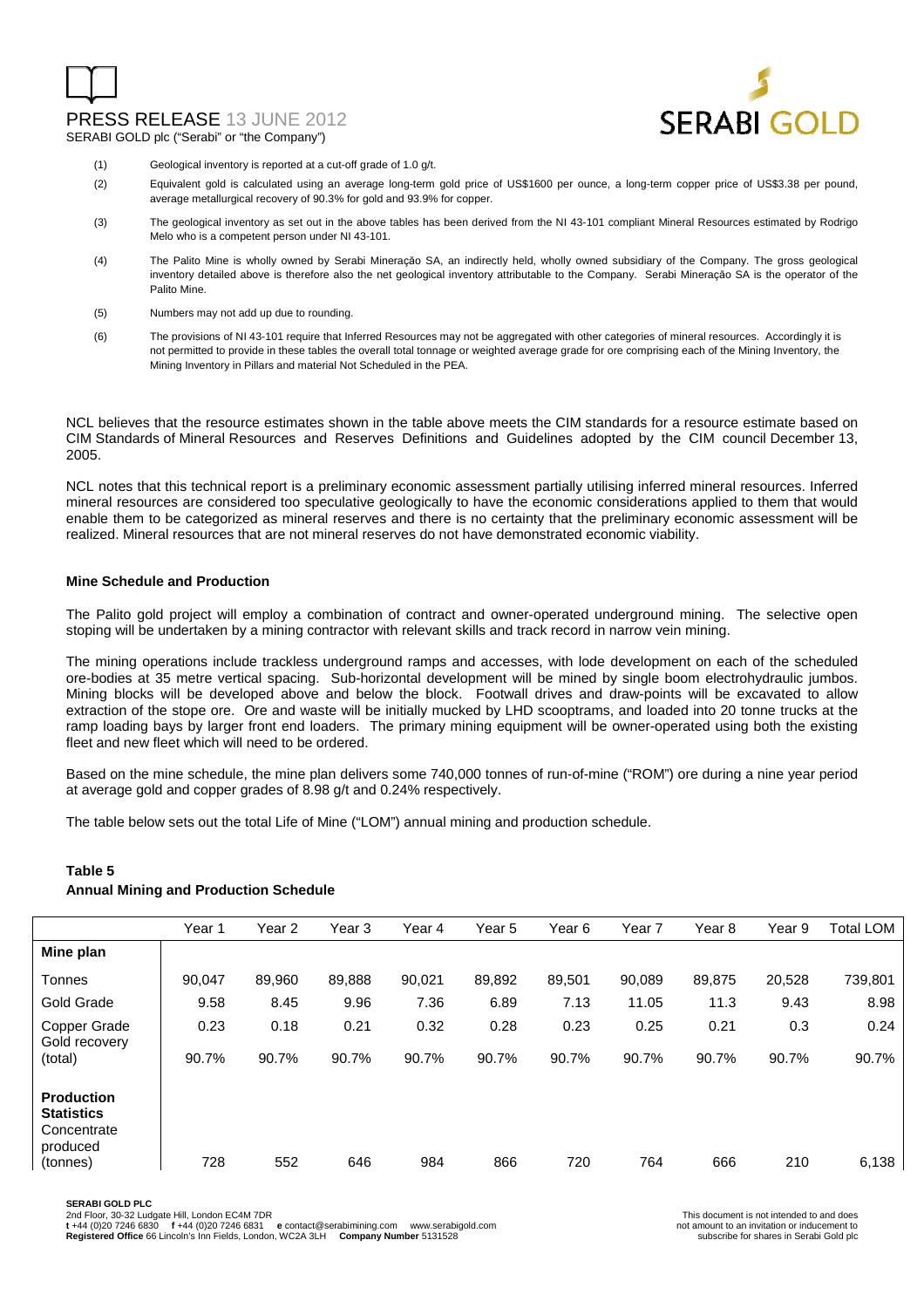

|                                    | Year 1  | Year 2  | Year 3  | Year 4  | Year 5  | Year 6  | Year 7  | Year 8  | Year 9  | Total LOM |
|------------------------------------|---------|---------|---------|---------|---------|---------|---------|---------|---------|-----------|
| Gold production<br>in concentrate  |         |         |         |         |         |         |         |         |         |           |
| (ozs)<br>Gold production           | 19,689  | 17.347  | 20.446  | 15,115  | 14.139  | 14,577  | 22.728  | 23.180  | 4,421   | 151,642   |
| in bullion (ozs)                   | 5.469   | 4,818   | 5.679   | 4,198   | 3,927   | 4.049   | 6,313   | 6,438   | 1,228   | 42,118    |
| Copper (lbs)<br>Copper (AuEq       | 417,553 | 316.667 | 370.123 | 564,162 | 496,567 | 412,683 | 438.069 | 381,864 | 120.567 | 3,518,255 |
| ounces)<br><b>Total Production</b> | 895     | 679     | 793     | 1,209   | 1.064   | 884     | 939     | 818     | 258     | 7539      |
| (AuEq ounces)                      | 26.053  | 22.844  | 26,918  | 20,522  | 19.130  | 19.510  | 29.980  | 30.436  | 5.907   | 201,300   |

#### **Metallurgy and Processing**

The Palito project has a fully implemented process plant that operated continuously producing copper–gold concentrate and bullion for almost five years, from September 2004 until mid-2010. During this period of time, the plant was fed with 550,000 tonnes of ore, of which 85% came from underground portion of the Palito Mine at the Palito Main Zone area. The rest came from small scale near surface open pit mining.

The plant was previously operating with a capacity to process over 600 tpd of sulphide ore. However in this PEA process rates are limited to 250tpd, and the opportunity exists for the future to create substantial surplus capacity in the plant. Additional mill feed opportunities are being investigated.

The process flow-sheet comprises a crushing circuit, a milling circuit, and a flotation circuit followed by concentrate filtration and storage facilities. The flotation tailings are fed to a cyanide agitation leaching CIP plant, followed by elution and gold refinement circuits, to produce bullion.

The tailings from the CIP circuit flow to detoxification tanks for neutralisation of cyanide, and are eventually pumped to a tailings storage dam situated 1.5km from the process plant.

#### **Infrastructure**

**Power Supply** – the Palito mine-site has been supplied with mains grid power to site for over six years. The Power supply is available from the regional electrical utility company, CELPA (Centrais Elétricas do Para) and the immediate area is served by several hydroelectric power plants. A demand requirement in the order of 1.6mW is estimated at full production capacity, some 0.6mW less than when the mine was in production during 2003-2008. The project also has a back-up power plant capable of delivering 1.0mW of power if required.

**Water Supply** - the site has an abundance of water, with adequate water storage for all mining and processing needs in numerous water dams. Mine camp water is drawn from boreholes.

**Camp** - Serabi has established a full mining camp at the Palito Mine. The camp consists of accommodation for the personnel, offices, warehouses, maintenance facilities, and a medical centre operated by qualified personnel. The accommodation facilities consist of four units that can host up to 250 people. Workshops and warehouses are adequate. Fuel is stored on site in storage tanks with an approximate capacity of 90,000 litres of diesel. All of the fuel storage tanks are located in a contained fuel storage area. There is an explosives storage facility located away from the main offices usage of which has been suspended whilst the mine itself has been on care and maintenance.

There is a well-equipped laboratory on site, currently maintained but not in use. The site is self-sufficient for most of the required services. The mine has access to radio telephones (two lines), high speed broadband satellite internet within a secure domain, two telephone land lines and radio communications. Serabi has the facilities to provide catering services for all the personnel.

Serabi contracts its own security service and there is a guard house at the entrance to the mine.

**Access Roads and Air Strip** - the mine is accessed by unsealed road from the nearest town of Jardim do Ouro and delays can be expected during the wet season. An airstrip, suitable for light planes, was implemented in 2006, and is currently fully operational. Serabi owns sufficient bulldozers, front end loaders and trucks which are used for site construction, road building and road maintenance.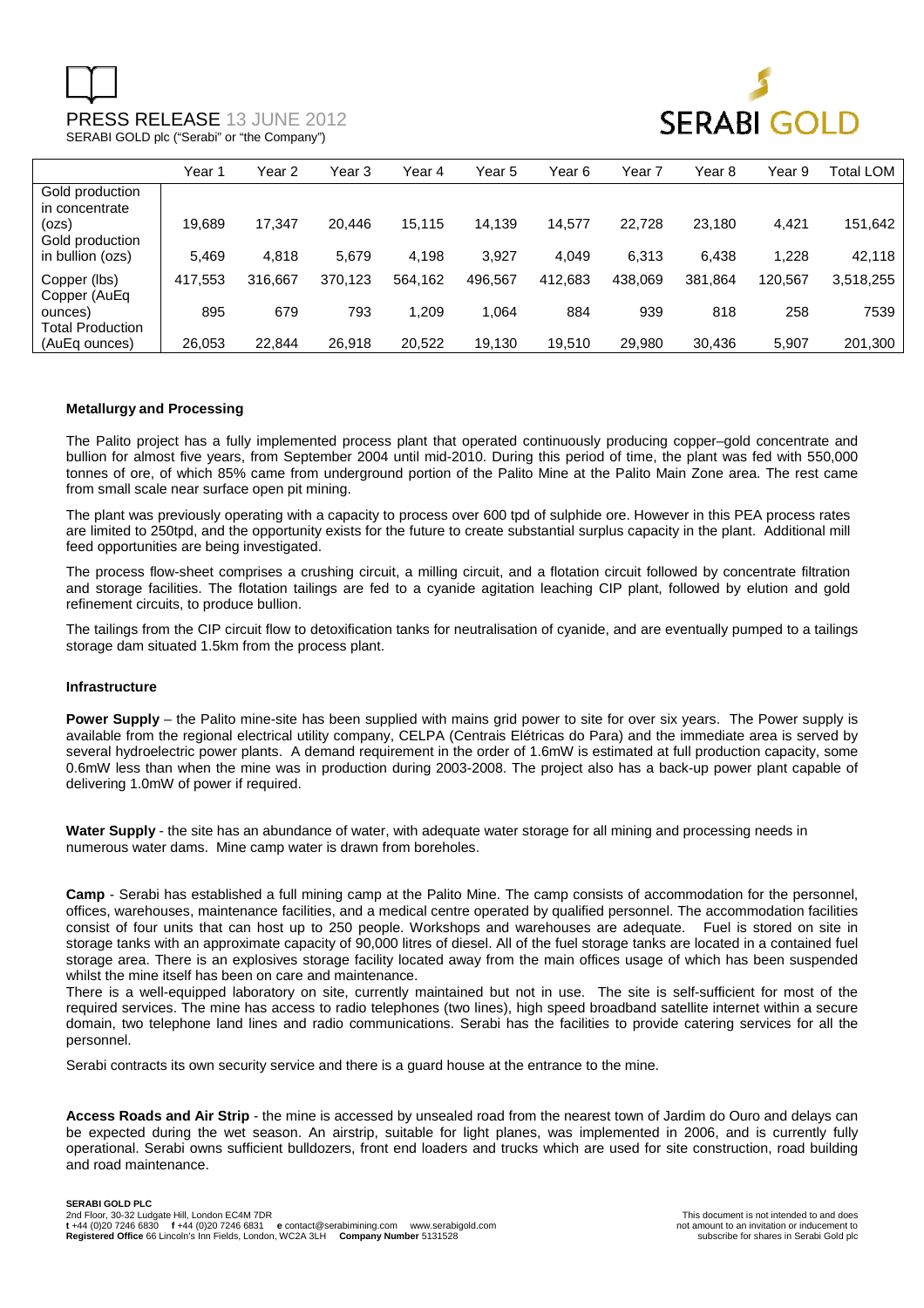



#### **Capital and Operating Expenditures**

#### Capital expenditure

The initial capital expenditure ("CAPEX") amounts to US\$17.8 million. This includes approximately US\$7.6 million to fund the mine de-watering, the acquisition of the necessary mobile fleet and ramp development and stope preparation activities in the first year prior to the start-up of the plant and consequent revenue generation. A further US\$2.3 million is considered necessary for mine-site overhead costs ("G&A") during this same period. The plant replacement and refurbishment costs have been estimated at US\$7.2 million which includes a 15% contingency.

Sustaining capital expenditure during the operation totals US\$26.4 million, including US\$17.1 million for continued underground capital development, fleet overhaul and replacement, and the overhaul of some key surface infrastructure during the project life. US\$7.25 million is considered for future tailings management facilities and a US\$2 million provision has been included at the end of the project to cover estimated mine closure costs.

The table below details the total initial and sustaining capital expenditure requirements.

#### **Table 6**

#### **Projected capital expenditure requirements**

| Category                                                                 | <b>Initial Capital</b><br>(US\$m) | <b>Sustaining</b><br>Capital<br>(US\$m) | <b>Total Capital</b><br>(US\$m) |
|--------------------------------------------------------------------------|-----------------------------------|-----------------------------------------|---------------------------------|
|                                                                          |                                   |                                         |                                 |
| Underground mining equipment,<br>Development & pre-production operations | 7.64                              | 17.13                                   | 24.77                           |
| Pre-production overhead                                                  | 2.27                              |                                         | 2.27                            |
| Plant                                                                    | 7.13                              |                                         | 7.13                            |
| <b>Tailings Storage Facility</b>                                         | 0.75                              | 7.25                                    | 8.00                            |
| Closure                                                                  |                                   | 2.00                                    | 2.00                            |
| <b>TOTAL</b>                                                             | 17.79                             | 26.38                                   | 44.17                           |

#### Operating expenditure

The LOM average operating cash cost is US\$549 per gold equivalent ounce or US\$150 per tonne of ROM. The total cash cost per gold equivalent ounce including refining and treatment costs plus government royalties (CFEM) is US\$738.5. The breakdown of Serabi's mining, processing and general and administration costs are presented in the table below.

|                         | US\$ / oz (AuEq) | US\$ / tonne |
|-------------------------|------------------|--------------|
| Mining Ore              | 257.3            | 70.0         |
| <b>Process Plant</b>    | 138.8            | 37.8         |
| G&A                     | 152.9            | 41.6         |
| Op. Cash Costs          | 549.1            | 149.4        |
| <b>Refining Costs</b>   | 171.9            |              |
| Royalties (CFEM)        | 17.5             |              |
| <b>Total Cash Costs</b> | 738.5            |              |

#### **Taxation**

The profits tax assessable on the project takes into account a tax incentive that was granted to the company during 2008 by SUDAM (Amazon Development Superintendence). This incentive consists of a reduction by 75% of the regular corporate income tax (also referred to as IRPJ and currently levied at a rate of 25% for a ten-year period. Thereafter it has been assumed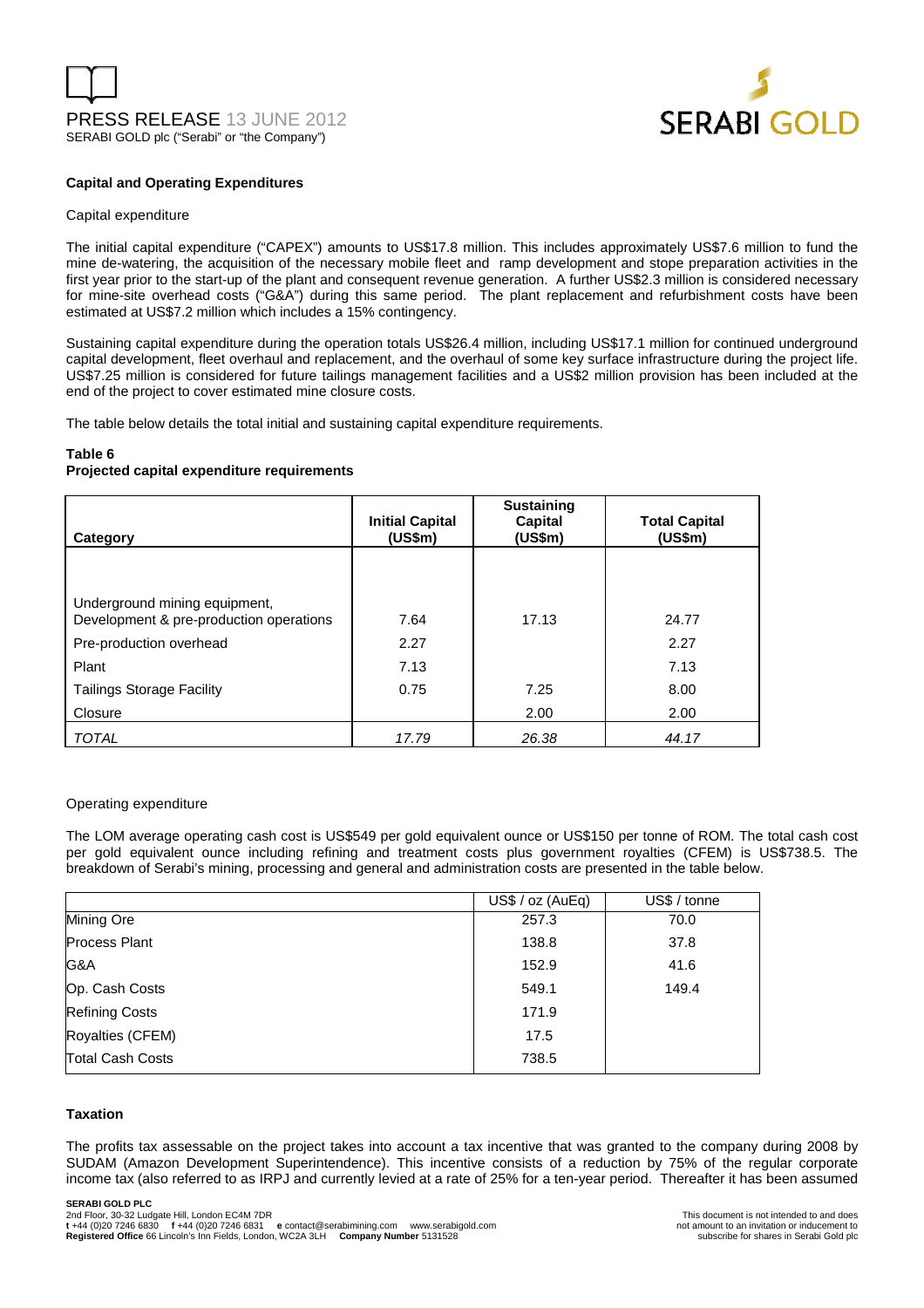



that the normal rate of corporate income tax of 25% will be applied. The CSLL tax (a social welfare tax amounting to 9%) has been assumed to apply for the duration of the project life.

Other tax incentives are available and in particular the RECAP is a special tax regime for the acquisition of goods by export companies and applies to the exemption of PIS and COFINS (Brazilian social contribution taxes) on purchases of imported machinery and equipment. In the past Serabi has been able to benefit from this tax regime and will make application again in respect of the project, However at this time no application has been made and the project economics have not considered the potential benefits that such a tax regime may bring to the project.

#### **Permitting**

During 2007, on submission of the 'Plano de Aproveitamento Econômico' (PAE) to the DNPM, Serabi successfully converted exploration license 850.175/2003 into a mining concession. The mining concession itself is granted for an indeterminate period of time, however the award of a mining concession is subject to certain conditions. It is also required that an annual environmental 'Licensa do Operacao' (LO) is obtained. The LO is generally renewed annually subject to compliance with environmental matters.

The Palito Mine has valid operating permits that allow both exploration and operating activities to take place. The key permit, the LO Protocol #2711/2008 issued by Secretaria de Estado de Qualidade Ambiental (SEMA), was last renewed April 27<sup>th</sup> 2012.

The license allows the extraction and processing of gold and associated minerals in the mine license area of 1,712ha up to a maximum rate of 700 tonnes per day.

Other valid permits include:

- 1. Cadastro Ambiental Rural (proof of land ownership and use for industrial purposes) Protocol # 12787/2010 issued by SEMA
- 2. Outorga (license to extract water for industrial use) valid until 12/01/2013 and issued by SEMA #193/2010
- 3. Anexo Outorga (license to extract water for domestic use) valid until 12/01/2013 and issued by SEMA
- 4. License to Procure, Store, Use Explosives at site # 1871 issued by Ministry of Defence valid until 31/10/2013

#### **Technical Report**

Serabi expects to file a National Instrument 43-101 compliant technical report in support of the PEA in the near future.

The technical information in this announcement, the Preliminary Economic Assessment and the Mineral Resource estimate was prepared in compliance with the Canadian regulation NI 43-101 in accordance with the rules of the Canadian Institute of Mining, Metallurgy and Petroleum ("CIM"), which is an internationally recognised standard pursuant to the AIM Rules.

The information in this Stock Exchange regulatory announcement that relates to the Preliminary Economic Assessment and Mineral Resources estimate is extracted from information that has been compiled by Mr Carlos Guzmán, MAusIMM (229036) and Registered Member of The Chilean Mining Commission (0119), who carried out the assignment as Principal and Project Director with the firm NCL Ingeniería y Construcción Ltda ("NCL"). Mr Guzmán is familiar with NI 43-101 and, by reason of education, experience and professional registration, fulfils the requirements of a Qualified Person as defined in NI 43-101 and for the purposes of the AIM Rules. Mr Guzmán is responsible for the preparation of the Preliminary Economic Assessment. Mr Guzmán consents to the publication of the Preliminary Economic Assessment and Mineral Resources estimate and the inclusion of the information contained in this announcement in the form and context in which it appears.

The PEA study was completed by NCL which led a consortium of consultants and specialists assembled for the study. NCL was responsible for the preparation of the overall study as well as mine design, mine capital cost, mine operating cost, and economic models. Other members of the consortium included: Ingeniería y Construcción AJG Ltda that was responsible for the design and costing for the process plant replacement, refurbishment and operating and WALM Engenharia e Tecnologia Ambiental Ltda that was responsible for tailings impoundment and tailings dam costs estimate.

NCL is not an associate or affiliate neither of Serabi, nor of any associated company, or any joint-venture company. NCL's fees for this Technical Report are not dependent in whole or in part on any prior or future engagement or understanding resulting from the conclusions of this report. These fees are in accordance with standard industry fees for work of this nature, and NCL's previously provided estimates are based solely on the approximate time needed to assess the various data and reach appropriate conclusions. This report is based on information known to NCL as of 31 March 2012.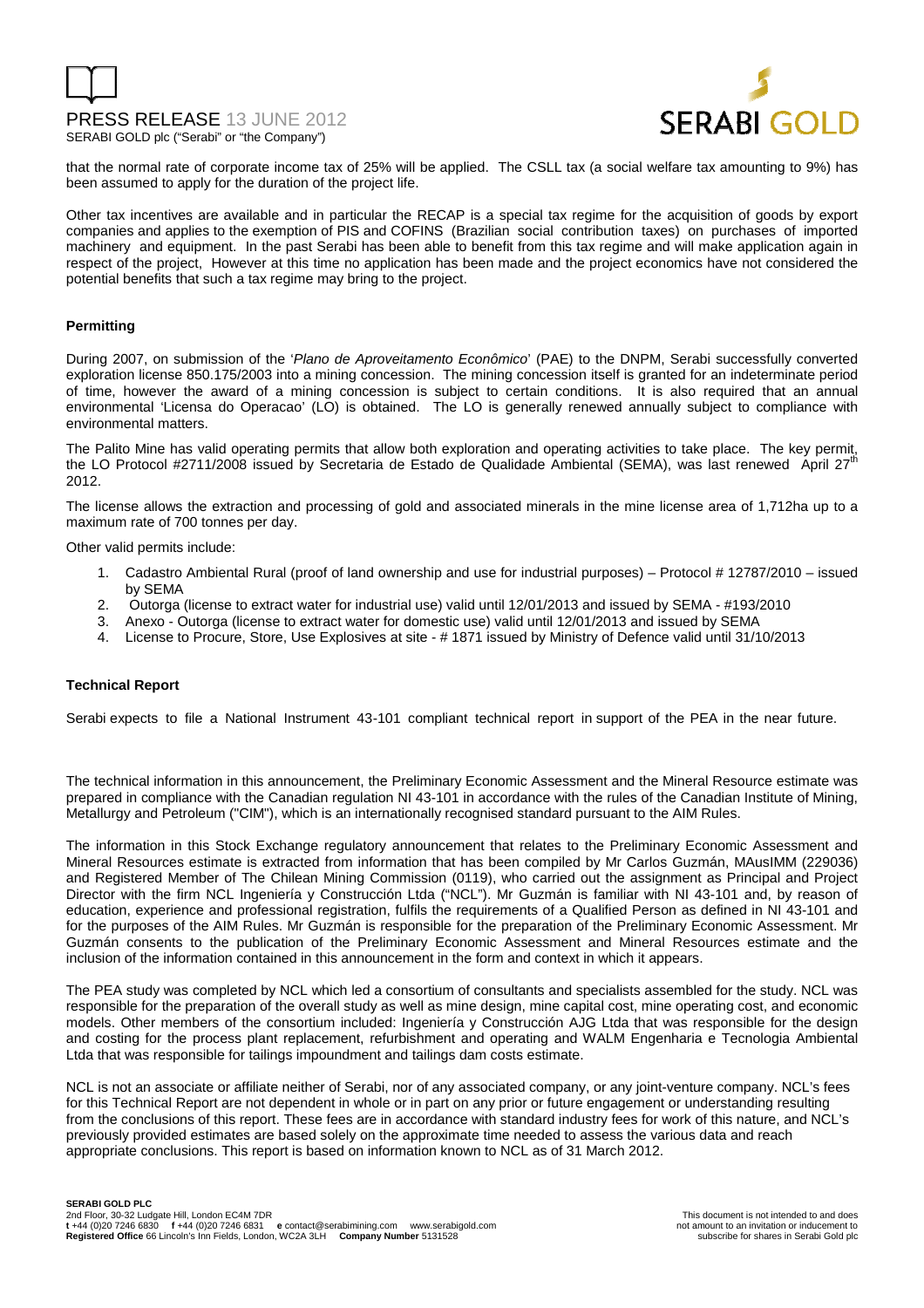



#### **Enquiries**

### **SERABI GOLD plc**

**Michael Hodgson** t +44 (0)20 7246 6830<br>Chief Executive **m** +44 (0)7799 473621 m +44 (0)7799 473621

**Clive Line t** +44 (0)20 7246 6830 Finance Director **m** +44 (0)7710 151692

**e** contact@serabigold.com

www.serabigold.com

### **BEAUMONT CORNISH Limited Nominated Adviser**

Roland Cornish **t** +44 (0)20 7628 3396 Michael Cornish **t** +44 (0)20 7628 3396

#### **FOX DAVIES CAPITAL Ltd UK Broker**

Simon Leathers **t** +44 (0)20 3463 5010<br>Jonathan Evans **t** +44 (0)20 3463 5010

Jonathan Evans **t** +44 (0)20 3463 5010

Copies of this release are available from the Company's website at **www.serabigold.com** 

#### **Forward-looking statements**

This press release contains forward-looking statements. All statements, other than of historical fact, that address activities, events or developments that the Company believes, expects or anticipates will or may occur in the future (including, without limitation, statements regarding the estimation of mineral resources, exploration results, potential mineralization, potential mineral mineral resources and m results or events to differ materially from current expectations include, among other things, without limitation, failure to establish estimated mineral resources, the possibility that future<br>exploration results will not b securities laws, the Company disclaims any intent or obligation to update any forward-looking statement.

#### **Qualified Persons Statement**

The scientific and technical information contained within this announcement has been reviewed and approved by Michael Hodgson, CEO of the Company. Mr Hodgson is an Economic Geologist by training with over 25 years' experience in the mining industry. He holds a BSc (Hons) Geology, University of London, a MSc Mining Geology, University of Leicester and is a<br>Fellow of the Institute of Materials, National Instrument 43-101 and by the AIM Guidance Note on Mining and Oil & Gas Companies dated June 2009

Neither the Toronto Stock Exchange, nor any other securities regulatory authority, has approved or disapproved of the contents of this news release.

#### **GLOSSARY OF MINING TERMS**

The following is a glossary of technical terms:

"**Au**" means gold.

"**AuEq**" means gold equivalent – see definition below.

"**assay**" in economic geology, means to analyze the proportions of metal in a rock or overburden sample; to test an ore or mineral for composition, purity, weight or other properties of commercial interest.

"**CIM**" means the Canadian Institute of Mining, Metallurgy and Petroleum.

"**CIP**" or "Carbon in Pulp" means a process used in gold extraction by addition of cyanide.

"**COFINS**" (Contribuição para o Financiamento da Seguridade Social) is a tax on sales with deductions allowed in respect of services and material costs incurred in operating activities payable as a contribution to the health, social work assistance and social security programme of the Federal government.

"**CSLL**" is a social contribution tax levied by the federal tax authorities on the net profits of a company.

"**Cu**" means copper.

"**cut-off grade**" the lowest grade of mineralized material that qualifies as ore in a given deposit; rock of the lowest assay included in an ore estimate.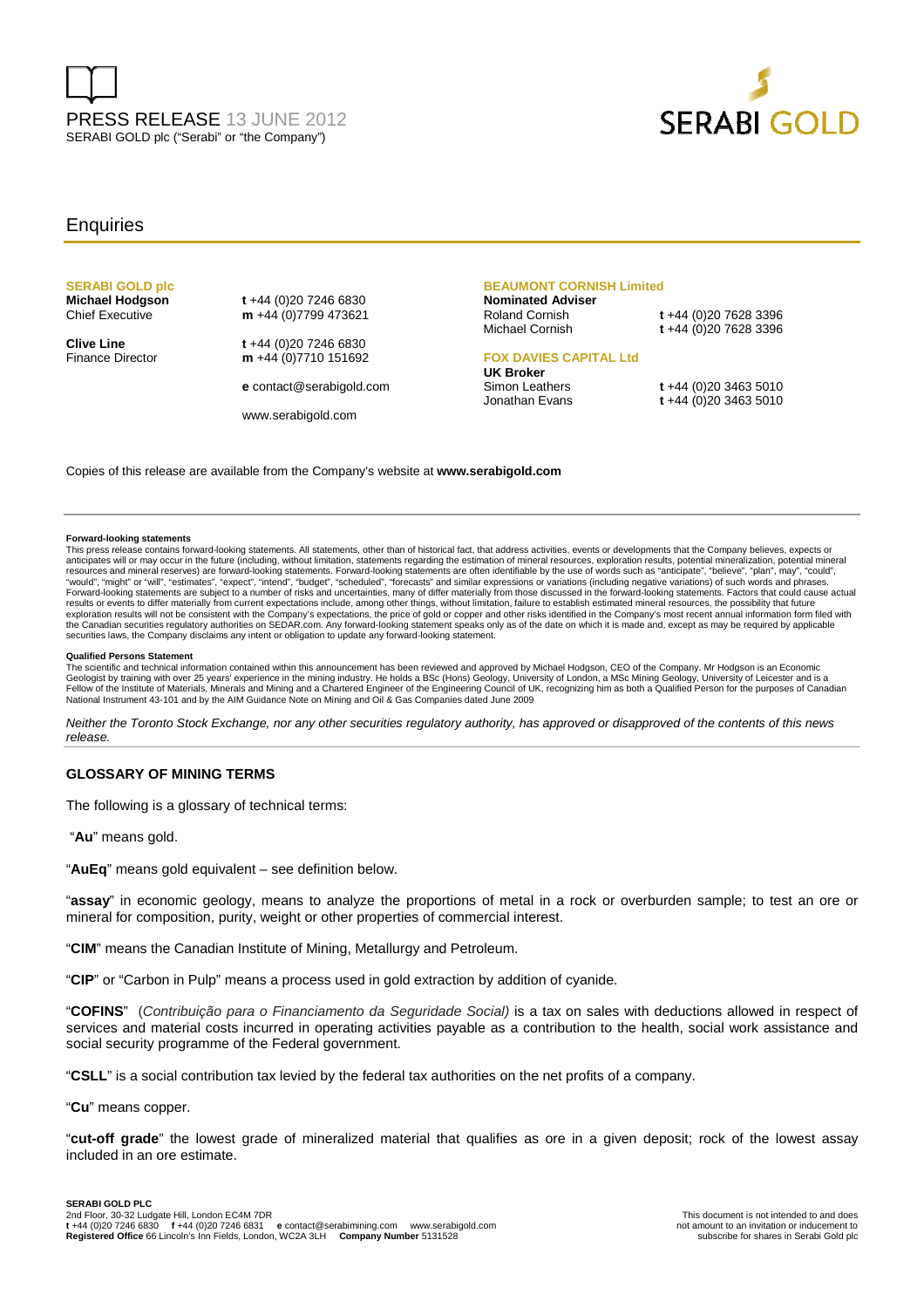

"**deposit**" is a mineralized body which has been physically delineated by sufficient drilling, trenching, and/or underground work, and found to contain a sufficient average grade of metal or metals to warrant further exploration and/or development expenditures; such a deposit does not qualify as a commercially mineable ore body or as containing ore reserves, until final legal, technical, and economic factors have been resolved.

"**DNPM**" means the Departamento Nacional de Producao Mineral.

"**footwall**" means that body of rock that lies below the mineralised ore body.

"**gold equivalent**" refers to quantities of materials other than gold stated in units of gold by reference to relative product values at prevailing market prices.

"**grade**" is the concentration of mineral within the host rock typically quoted as grams per tonne (g/t), parts per million (ppm) or parts per billion (ppb).

"**g/t**" means grams per tonne.

"**hectare**" or a "**ha**" is a unit of measurement equal to 10,000 square metres.

**"IBAMA"** means the Instituto Brasileiro do Meio Ambiente e dos Recursos Naturais Renovaveis.

"**indicated mineral resource**" is that part of a mineral resource for which quantity, grade or quality, densities, shape and physical characteristics, can be estimated with a level of confidence sufficient to allow the appropriate application of technical and economic parameters, to support mine planning and evaluation of the economic viability of the deposit. The estimate is based on detailed and reliable exploration and testing information gathered through appropriate techniques from locations such as outcrops, trenches, pits, workings and drill holes that are spaced closely enough for geological and grade continuity to be reasonably assumed.

"**inferred mineral resource**" is that part of a mineral resource for which quantity and grade or quality can be estimated on the basis of geological evidence and limited sampling and reasonably assumed, but not verified, geological and grade continuity. The estimate is based on limited information and sampling gathered through appropriate techniques from locations such as outcrops, trenches, pits, workings and drill holes.

"**IRPJ**" is a corporate income tax levied by the federal tax authorities on the net profits of a company.

"**jumbo**" means a self-propelled mechanically powered item of equipment used for drilling into rock.

"**LHD**" means a Load-Haul-Dump vehicle commonly used in underground mining operations.

"**measured mineral resource**" is that part of a mineral resource for which quantity, grade or quality, densities, shape, and physical characteristics are so well established that they can be estimated with confidence sufficient to allow the appropriate application of technical and economic parameters, to support production planning and evaluation of the economic viability of the deposit. The estimate is based on detailed and reliable exploration, sampling and testing information gathered through appropriate techniques from locations such as outcrops, trenches, pits, workings and drill holes that are spaced closely enough to confirm both geological and grade continuity.

"**mineralization**" the concentration of metals and their chemical compounds within a body of rock.

"**mineralized**" refers to rock which contains minerals e.g. iron, copper, gold.

"**mineral reserve**" is the economically mineable part of a measured or indicated mineral resource demonstrated by at least a preliminary feasibility study. This study must include adequate information on mining, processing, metallurgical, economic and other relevant factors that demonstrate, at the time of reporting, that economic extraction can be justified. A mineral reserve includes diluting materials and allowances for losses that may occur when the material is mined.

"**mineral resource**" is a concentration or occurrence of diamonds, natural solid inorganic material or natural fossilized organic material including base and precious metals, coal, and industrial minerals in or on the Earth's crust in such form and quantity and of such a grade or quality that it has reasonable prospects for economic extraction. The location, quantity, grade, geological characteristics and continuity of a mineral resource are known, estimated or interpreted from specific geological evidence and knowledge.

"**mt**" means million tonnes.